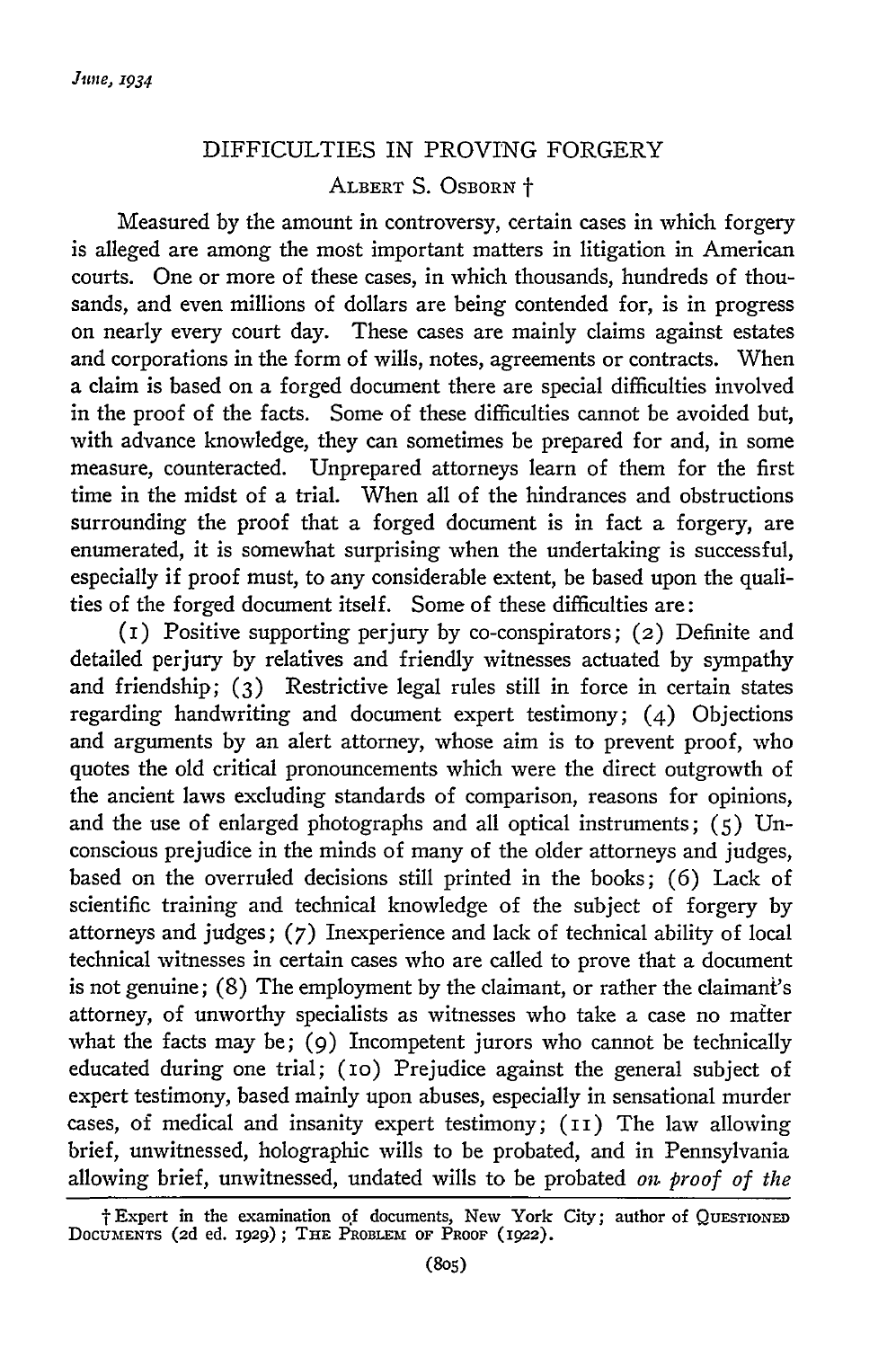*signature only.* (12) Another serious difficulty arises when the genuine signatures of a decedent, whose signature has been forged, are of a hesitating, tremulous, decrepit and unskilful character and easy to imitate. Under these conditions it often is difficult to prove that an actual forgery is a forgery. In cases of this kind a forgery may, of course, be too skilfully written or the imitation of tremor and weakness may be much overdone It is true, however, that the character and poor quality of the writing imitated may be another serious difficulty in proving forgery. Some of the most obvious and unmistakable forgeries, however, are the ones most strenuously defended.  $(13)$  The final and not the least important difficulty is the contingent fee contract in important claim cases, which makes an attorney in effect a party financially interested to the extent of thirty, forty or even fifty *per cent.* of a possible recovery, in some cases, of many thousands of dollars.

The forgery cases hard to prove are not those involving the thousands of insignificant forged documents in the form of checks and drafts cashed every year in this country. These forgeries often are on fictitious accounts, and the active operators occasionally are caught "red-handed" and then are easily convicted on the surrounding circumstances alone. Yesterday and today and tomorrow in this land of opportunity these fraudulent documents will be paid. One of the largest surety companies states that forgery is one of the most profitable crimes in America and reports that from twenty to fifty million dollars are paid every year on forged documents. In most instances these forgeries call for comparatively small amounts and usually after discovery of the forgery there is no trace of the forger who, after his success, departs for other fields, usually not far away.

These men, who are in fact "professional forgers", are, however, almost without exception finally apprehended and convicted. They become so careless, on account of the ease with which these forged instruments can be cashed, that they are led into serious errors. With many of them forgery becomes an uncontrollable habit. They are convicted again and again under different names and in different places and serve short sentences. One man recently went to Sing Sing who had spent thirty of the seventy-two years of his life in prison for forgery, and finally, as the result of a last desperate attempt, the old and broken man went "up the river" probably for the last time.

The class of forgeries referred to above as difficult to attack successfully are, as a rule, undertakings of a more ambitious character, sometimes calling for amounts even up to millions of dollars; they are not cashed over a bank counter but in a court of law. These important raids many times are skilfully planned and often are successful. The legal rules, the procedure, and the prejudice in many courts favor these claimants and their legal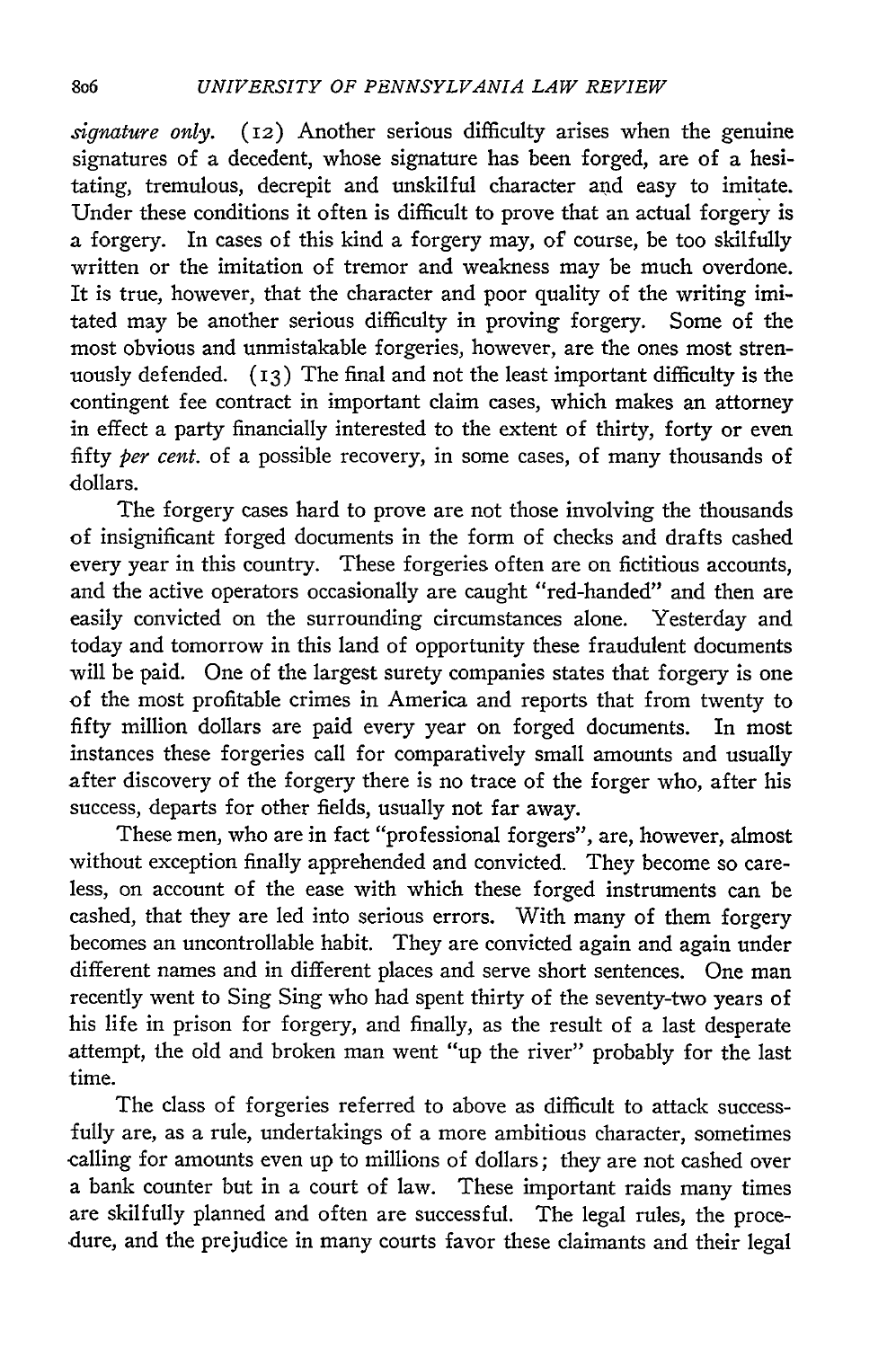assistants. In many cities successful claim case attorneys are waiting, in their mahogany furnished offices, ready and able to assist in the profitable venture of cashing a major forgery on a contingent fee contract; they know just what is necessary.

Like innocence in a defendant, genuineness in a document is assumed, especially in a formal document, with seals, witnesses, silk tape and a blue cover, all concocted to fit certain specific conditions in the life of a decedent. These fraudulent cases are sometimes presented in court by a conscientious attorney who, at the outset at least, believes the story of those who come to him with the claim. Here and there attorneys withdraw in the midst of a trial of these cases when the character of the claim document is clearly shown, but this act is unusual and is even condemned by many members of the legal profession. "Follow the case through," they say, "even if it goes into hell."

The most serious difficulty in the proof of forgery in these important cases is that first enumerated above, that is, supporting perjury by coconspirators and friendly witnesses.<sup>1</sup> It appears clearly that it is not difficult to convince certain friends or acquaintances that any document is genuine, when the undertaking is surrounded by sympathy and perhaps grows out of conditions that, in some measure at least, seem to justify the claim. There are friendly witnesses who testify positively in these cases without considering it actual perjury to stretch the truth in order to assist in securing for a claimant what it is thought the claimant is entitled to receive. These perjurors do not fear punishment for the act either in this world or the world to come. Some of these witnesses will testify for a friend in this way when they would not testify in their own behalf regarding a fraudulent claim. The typical attitude of these witnesses, who have taken an oath to tell the truth, is: "I do not care how the disputed document looks; Mary ought to have the money."

<sup>&</sup>lt;sup>1</sup> See *In re* Nelson's Estate, *191 Cal. 280, 216 Pac. 368 (1923)*. Expert witnesses having testified that in their opinion the will was not in the handwriting of the deceased, such testimony was amply sufficient to sustain the verdict of the jury, notwithstanding the fact that the acquaintances of the decedent familiar with his handwriting testified that in their opinion the entire document was in the handwriting of the decedent.

In Matter of Glazer, N. Y. L. 3., April **12, 1934,** at 1763, 1764, Surrogate Wingate said: "As a result of the appearance and demeanor of the subscribing witnesses upon the stand, there is no escape from the conviction that they have deliberately, intentionally and probably concertedly endeavored to minimize everything pointing to the seriousness of the patient's illness and magnified every contrary circumstance to the point of distortion. They have colored their testimony until it is substantially unbelievable."

<sup>&</sup>quot;Judges, lawyers, police authorities, investigators and the general public, are all convinced that perjury is wide spread. Justice Joseph W. Keller, of the City Court of New York, in concluding with 'perjury is a greater menace to the administration of justice than congested calendars or any other cause', indicates the necessity for striking at the prevalence of perjury if any feasible method can be found. . **.** . On many the oath has no, binding effect. It is considered merely a tiresome formality, and the manner in which it is administered in many courts does much to create this impression."- Charles K. Burdick, in THE **PANEL,** January-February, 1934.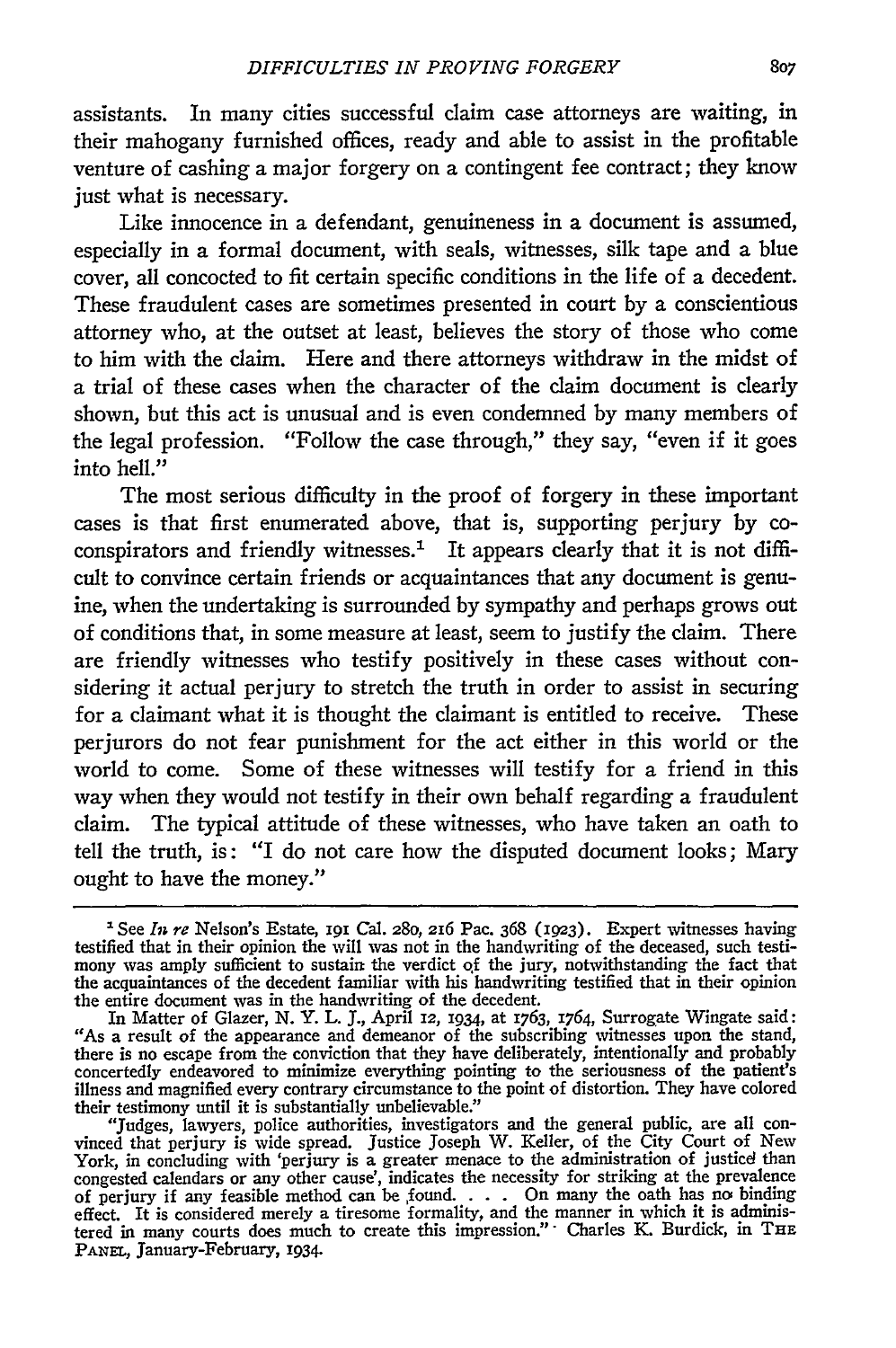In one important will case six of these "friends of the claimant" testified that they saw a will signed; yet, after the fraudulent character of the document was shown, a jury decided that the will was a forgery.<sup>2</sup> In some states this verdict would at once have been set aside **by** a "higher" court on the ground that it was "against the weight of evidence", but only one judge so voted in the appellate court. This judge followed the ancient rules and precedents in a case in which the fact of forgery was so evident that it could almost be shown to a child.

It is to be expected that alleged witnesses to a forged document will be brought forward who remember the most unimportant details of an event which occurred long before. The exact time, place and circumstances are all described and, what is stranger still, often are described in just the same manner **by** more than one witness. Who spoke first, just who were there, where they sat, and just what was said, are all related in the utmost detail, although the occurrence in some instances took place years before. The weakness of some testimony is that it is too good.

Co-conspirators in these cases will of course testify in the most effective way that their ingenuity, or that of their experienced attorney, can devise. Some corrupt witnesses are effectively protected and their testimony is accentuated by careful advance planning which partly justifies the contention that they are disinterested witnesses. Testimony of this kind is of course very formidable.

In the argument of the claimant's attorney, as well as in the law books and judges' charges, all of this testimony by alleged eye-witnesses, no matter how suspicious or false it may be, is referred to as "the fact testimony" in the case, as compared with the "mere opinion expert testimony" in the same case. This disparaging distinction is often made no matter how effectively this expert testimony shows the fraudulent character of the document.<sup>3</sup>

J,

<sup>&#</sup>x27; People v. Storrs, 2o7 **N.** Y. 147, IOO *N.* E. 73o **(1912).** The decision was reversed on another ground. See Baird v. Shaffer, ioi Kan. **585,** 587, 168 Pac. 836 **(1917),** where the court said: "The testimony of attesting witnesses to a will may be overcome by any competent evidence . . . expert and opinion evidence is just as competent as any other evidence. Indeed, where the signature to a will is a forgery, and where the attesting witnesses have the hardihood to commit perjury, it is difficult to see how the bogus will can be overthrown except by expert and competent opinion evidence. . . The rule contended for by appellants would frequently baffle justice and give judicial countenance to many a high-handed fraud."

<sup>&</sup>lt;sup>3</sup> "They testified, in substance, that the decedent's signature on the register was not written by him, according to their opinion. They referred to no fact nor pointed out any reasons for their statements and left their flatly stated opinions unaided by the statement of any fact to enable either the court or the jury to draw a legal conclusion as to the accuracy of their testimony, or its probative effect. . **.** . Their misfortune in that respect may not be urged against their honesty, but no doubt it should be considered in weighing their testimony, on the controverted fact under consideration." Pioneer Coal Co. v. Polly, **2o8** *Ky.* 548, 555, 271 **S.** W. **592,** 594 (1925). See *In* re Creger's Estate, **135** Okla. 77, 82, 274 Pac. **30,** 35 (929), where the court

said: "In the notable case of Baird v. Shaffer, *supra,* from a Supreme Court of Kansas, which we have cited on another point, a bold forgery of a will was prevented from taking<br>its intended spoils by giving due and proper credit to expert and opinion evidence in regard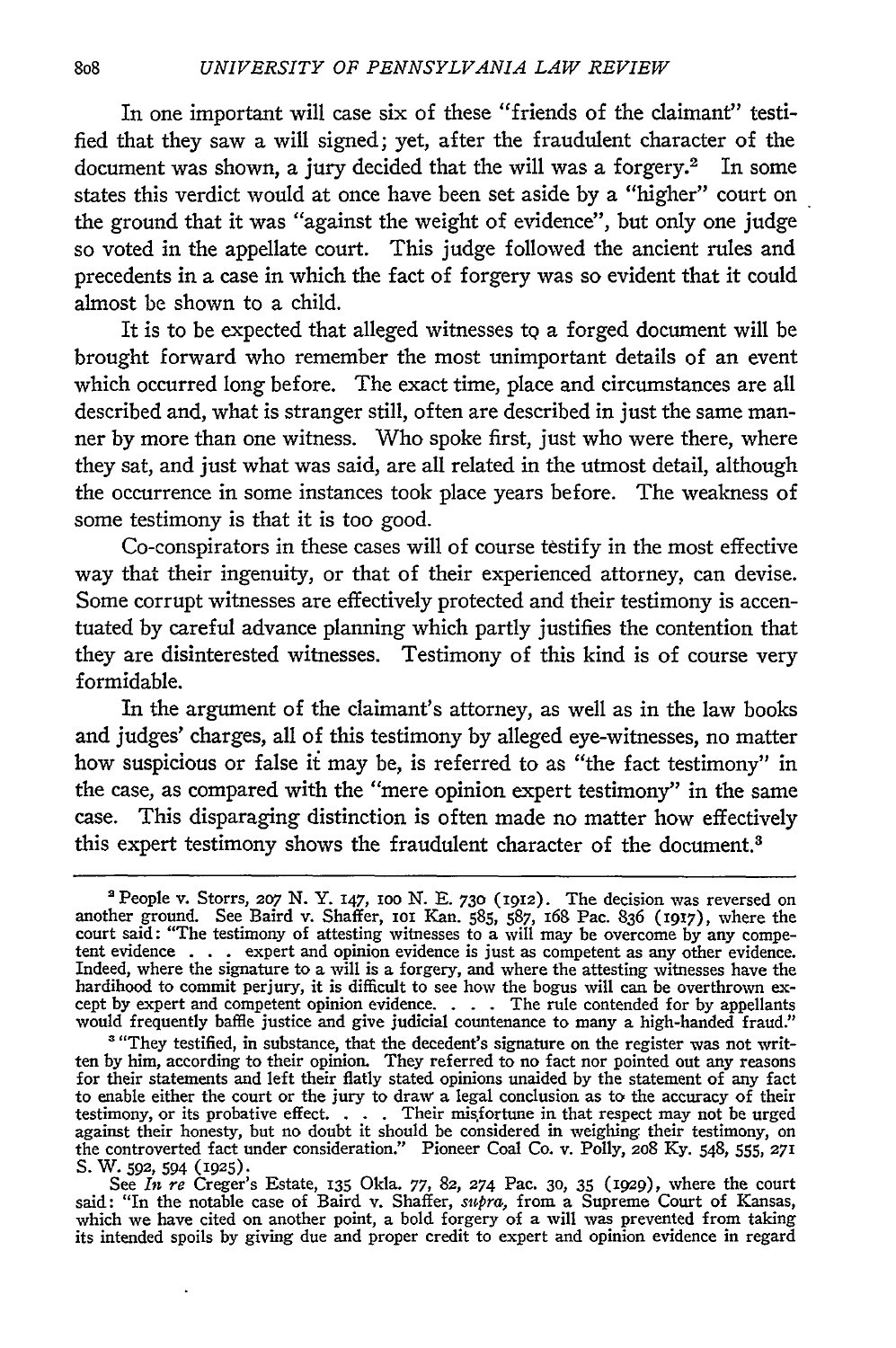One of these two classes of testimony is manifestly addressed to the credulity of the hearer, while the other class is addressed to the judgment, the scientific knowledge and experience of the hearer. Some courts have gone so far as to say, one as recently as  $1929$ ,<sup>4</sup> that in no case where witnesses testify they saw a document signed should a decision against the document be based upon any kind of expert testimony. In effect they say this should be the rule no matter how logical, reasonable and conclusive the testimony may be. This 1929 decision was, of course, a complete surrender to credulity and prejudice.

There still are mature judges here and there in trial courts who will not permit effective and convincing handwriting expert testimony to be given; they will not permit forgery to be proved. It is unfortunate, as well as unjust, when this prejudice vents itself in the form of unjustified criticisms of capable and conscientious special witnesses who are endeavoring to assist in promoting justice. The interests of justice certainly are safeguarded when the judicial office is occupied by one who is fair, fearless and *unprejudiced-that is,* when he is permitted to take any considerable part in the trial of a lawsuit.

In courts where the prejudiced and critical view of expert testimony controls, it naturally is very difficult, if not impossible, to prove forgery in important cases. In courts of this class hundreds of good cases are not tried because of the hopeless prospect. The courts of certain states have long maintained this critical attitude, although nominally decisions now say in some of these states that all testimony must be considered for what it is worth. The old prejudice still has its effect, however, as shown by the 1929

to the genuineness of handwriting. But this expert and opinion evidence must always bear the qualifications given it as a result of recent scientific investigation, **. . ..**

For decisions in a similar vein see Sloan v. Maxwell, 3 N. J. Eq. 563 (1831) ; Gordon's Case, 5o N. J. Eq. 397, **26** Ati. 268 (1892) **;** Wright v. Flynn, 69 N. **J.** Eq. 753, 61 Atl. *973* **(1905).**

*<sup>&#</sup>x27;it re* Harris' Estate, 247 Mich. *69o, 696-697, 226* N. W. *66I,* 663 (1929). "To permit an expert witness in a case of contested handwriting to directly answer the question as to the genuineness of the signature in dispute is to permit him to invade the province of the jury,to answer the very question which it is the duty of the jury to answer. . **.** . The opinions of experts are of no weight when contrary to sworn testimony as to facts."

In a retrial of the case a will was declared a forgery by a jury verdict based on handwriting expert testimony, but the judge, following literally and exactly the 1929 decision, set the verdict aside. When this case was appealed the Supreme Court reversed its own finding of **I929** in the same case and agreed with the jury. The **I929** decision no doubt grew out of prejudice resulting from the old critical Michigan decisions. The **1929** opinion actually quotes as a justifying precedent an old English opinion decided nearly a hundred years before. It should be remembered that it was only nineteen years ago that genuine writings as standards of comparison were first admitted in Michigan courts. There are many judges who never tried an important handwriting case with real standards and under modern rules. For illustrations of the application of the old rules see Matter of Foster's Will, 34 Mich.

**<sup>21</sup>** (1876) ; Borland v. Walrath, 33 Iowa **130** (1871). In the latter case the court, at 133, said: "It must be confessed, however, that it [handwriting comparison] is of the lowest order of evidence, or of the most unsatisfactory character. It cannot be claimed that it ought to overthrow positive and direct evidence of credible witnesses who testify from their personal knowledge."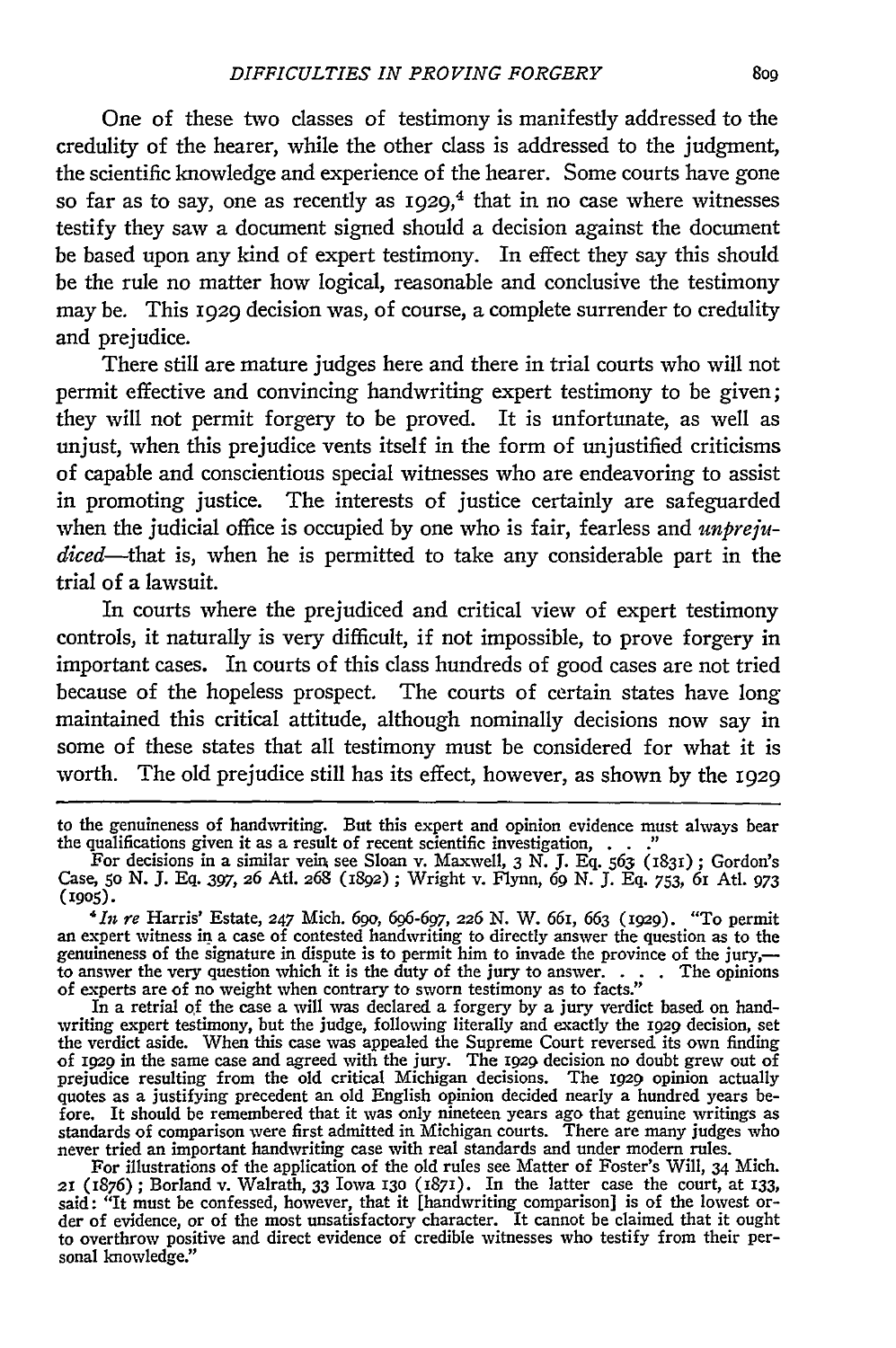Michigan opinion. The law in the state of California, as in numerous other states, formerly required a judge to charge the jury, if requested to do so, that handwriting expert testimony was of a low order and "should be received with great caution", and as a result was of course under suspicion. In many cases this charge rendered the testimony attacking a document practically valueless and prevented proof of forgery.<sup>5</sup>

A genuine document may prove itself **by** its own inherent and undeniable qualities of genuineness, but this is not true of a forged document. Forgery must always be supported **by** perjury. Perjury of all kinds and degrees is so common and expected in courts of law that it attracts but little attention. It is taken as a matter of course, and this is especially true in connection with forgery cases. The oath has little, if any, restraining effect, especially as unimpressively administered, and lawyers and judges, with no especial concern, seem to consider that perjury is a regular part of legal proceedings. Half of the testimony in certain cases is perjury.

The inevitableness of perjury in forgery cases is well understood and this is especially true of cases of importance. This condition is no doubt partly due to the fact that few perjurors are ever prosecuted. As a rule an ,unsuccessful claimant, who bases a claim on a crude forged document, is not prosecuted but goes his way, or perhaps more often her way, undisturbed. If a burglar attempts to break into a house and is caught in the act on a ladder, he is prosecuted and sent to jail, but one can attempt to "break into" a million dollar estate and escape prosecution, excepting in rare instances.

This ruling in this case on the specific, detailed point described was no doubt correct, but the comment following, referring also, it clearly appears, to this particular inquiry, has been widened and extended, **by** certain trial attorneys and an occasional judge, to mean that an expert witness can make no comment or interpretation of any kind whatever on the facts pointed out and express no reasoning as to their significance or bearing on the question regarding which he is asked to give his reasons for an opinion. In People v. Bird, 124 Cal. **32, 56** Pac. 639 (1899), an objection no doubt based on the Kruse case, as well as Grigsby v. Clear Lake Water Co., **40** Cal. **396 (187o),** was overruled. The contention was that the testimony was "argumentative". The following decisions show the progress of the California courts: Grigsby v.

Clear Lake Water Co., *supra* at 405: "Such evidence should be received with great caution by the jury. . . ." Estate of Nelson, *supra* note I, at 283, 216 Pac. at 369: "Appellant contends that the trial court erred in refusing an instruction to the effect that the testimony of expert witnesses [as to handwriting] should be received with great caution. This instruction was properly refused." Hirshfeld v. Dana, 193 Cal. 142, 155, 165, **223** Pac. 451, 456, 46o (1924) **:** "It is the duty of the jury to consider and weigh the opinions of the experts with the other evidence in the case and then determine upon all of the evidence where the truth lies. . **.** . But it is never proper to instruct the jury that expert testimony is or is not reliable or as to how the jury should appraise it." Fifty-three years was sufficient time for the California Supreme Court to reverse

the old rule, but more than fifty years are required in some states. It will be seen by the 1924 decision, however, that appellants "hark back" to the old restrictive decision, hoping perhaps that the court will forget that they have overruled the old theory.

<sup>&</sup>lt;sup>6</sup> "Is it not a fact that the letter 'r', as it appears in this word to have been changed into an 'n', strong evidence that the letter *'F'* **has** been changed **by** striking out the cross to the letter **IT' ? . . .** An objection to this question was made **by** plaintiff and sustained. **. . .** We perceive no error in this ruling. . . . It was the province of the court trying the facts to make all inferences from the facts in evidence." Kruse v. Chester, **66** Cal. **353, 355, 5** Pac. 613, 614 (1885).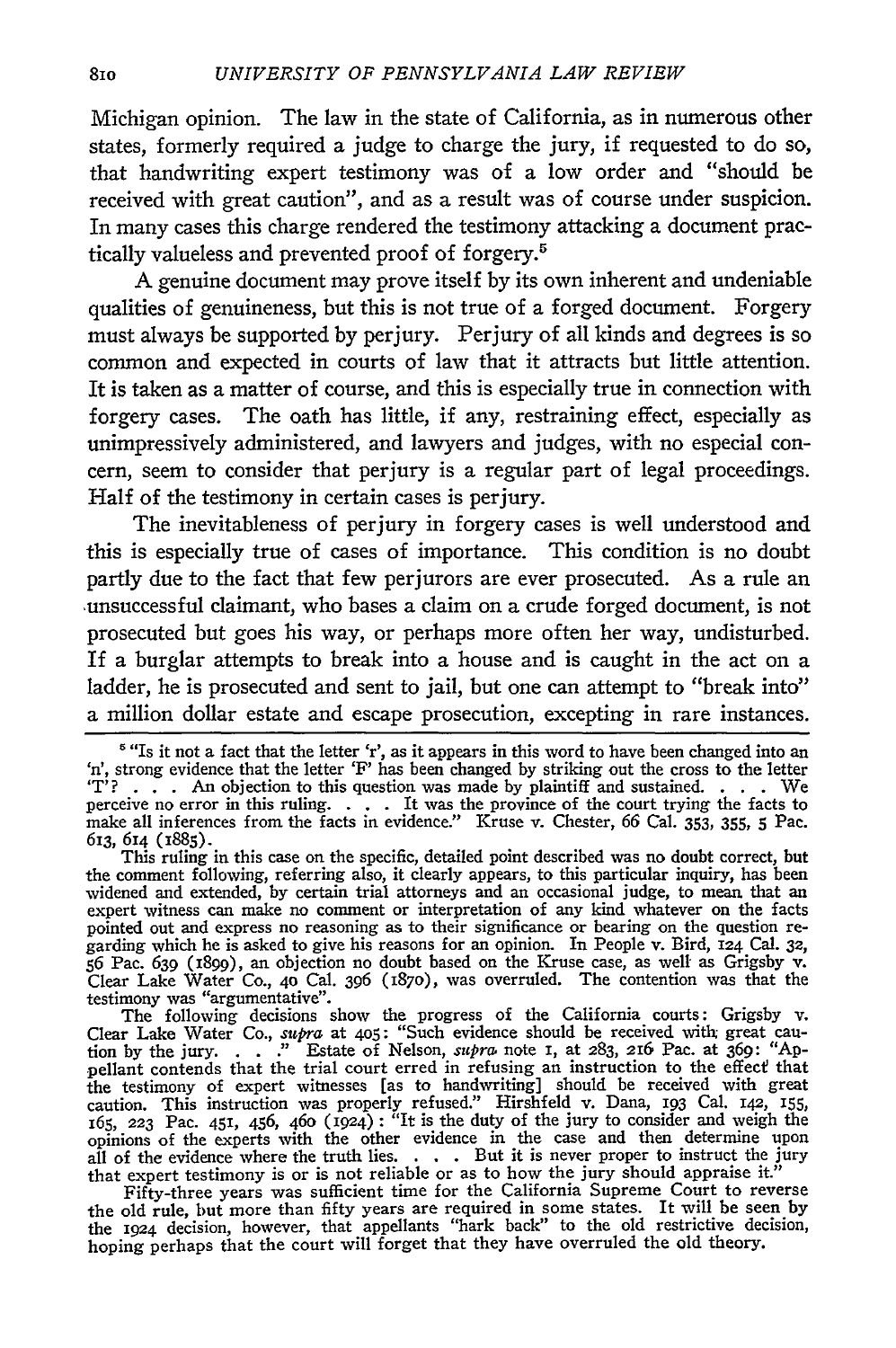In a great majority of cases nobody is prosecuted and nobody is even criticised. It is not improbable that those similarly inclined are encouraged to make a similar attempt, with the procedure improved and the errors perhaps corrected that rendered the other undertaking unsuccessful.<sup>6</sup>

Next to perjury as a difficulty in proving forgery, the main influence protecting forgers is that growing out of the old decisions, annotations and textbook criticisms and discussions which attack technical testimony regarding proof of documents and handwriting. These rules were the direct outcome of the old legal limitations that were developed in an illiterate and unscientific age. Part of the efficient work of the attorney against the facts consists in getting before a jury and into current newspaper reports a reflection of these old criticisms. Paragraphs and even editorials are thus inspired and are written **by** those who do not know the origin of the criticisms and of course do not know that they are thus aiding forgers.

One of the most common and most unjust criticisms is that a conflict in testimony warrants a condemnation of all the testimony, good and bad. .This may be true of only opinions but is not true of reasoned and illustrated testimony. The attorney against the facts often purposely brings about a conflict in the testimony in order that he may make this unjust argument, thus slurring his own witness. Many textbooks and digests still quote the old outlawed, critical stuff and it has its effect. In contrast with this unscientific view, Professor Wigmore discusses the subject in a sane and scientific manner and wisely says that expert testimony regarding handwriting should be measured **by** its convincingness, and this is the growing attitude regarding the subject in progressive courts in many states.7

By reason of the old prejudice it has been necessary for supreme courts to say, over and over again, "If document expert testimony is convincing it should be allowed to convince." Medical and other scientific books do not print and reprint the errors of the past, but a young lawyer who buys the "reports" buys all the errors as well as the correct matter. If one even now takes the reports and digests and annotations on this subject and follows them back through only a few years, it is easy to reach the conclusion that testimony regarding forgery is weak and unreliable and perhaps should not be permitted in any court.<sup>8</sup> An example appears in a recent digest of the

<sup>7</sup> See I WIGMORE, EVIDENCE (2d ed. 1923) §§ 693-709.<br><sup>8</sup> The following citations from various states show the now almost unbelievable rulings of the past. They are still in the books, however, and even now indirectly affect judgments

<sup>&#</sup>x27;Two notable and encouraging exceptions have recently occurred in the City of New York. At the close of the civil action in the **\$3o,ooo,ooo** Wendel case the matter was sent to the District Attorney by Surrogate Foley, and the claimant is now serving a prison sentence. In the **\$4,oooooo** Ridley Estate case, just ended, the matter has also been sent to the District Attorney by the same judge, and the claimant in this case, **f** convicted, faces similar punishment. In the Borough of Brooklyn, New York City, an important fraudulent will was recently declared void. After the most positive preliminary perjury, facts were discovered which led to a withdrawal of the will, the latter concerning an estate of several millions of dollars. No action of any kind was taken against the fraudulent claimants.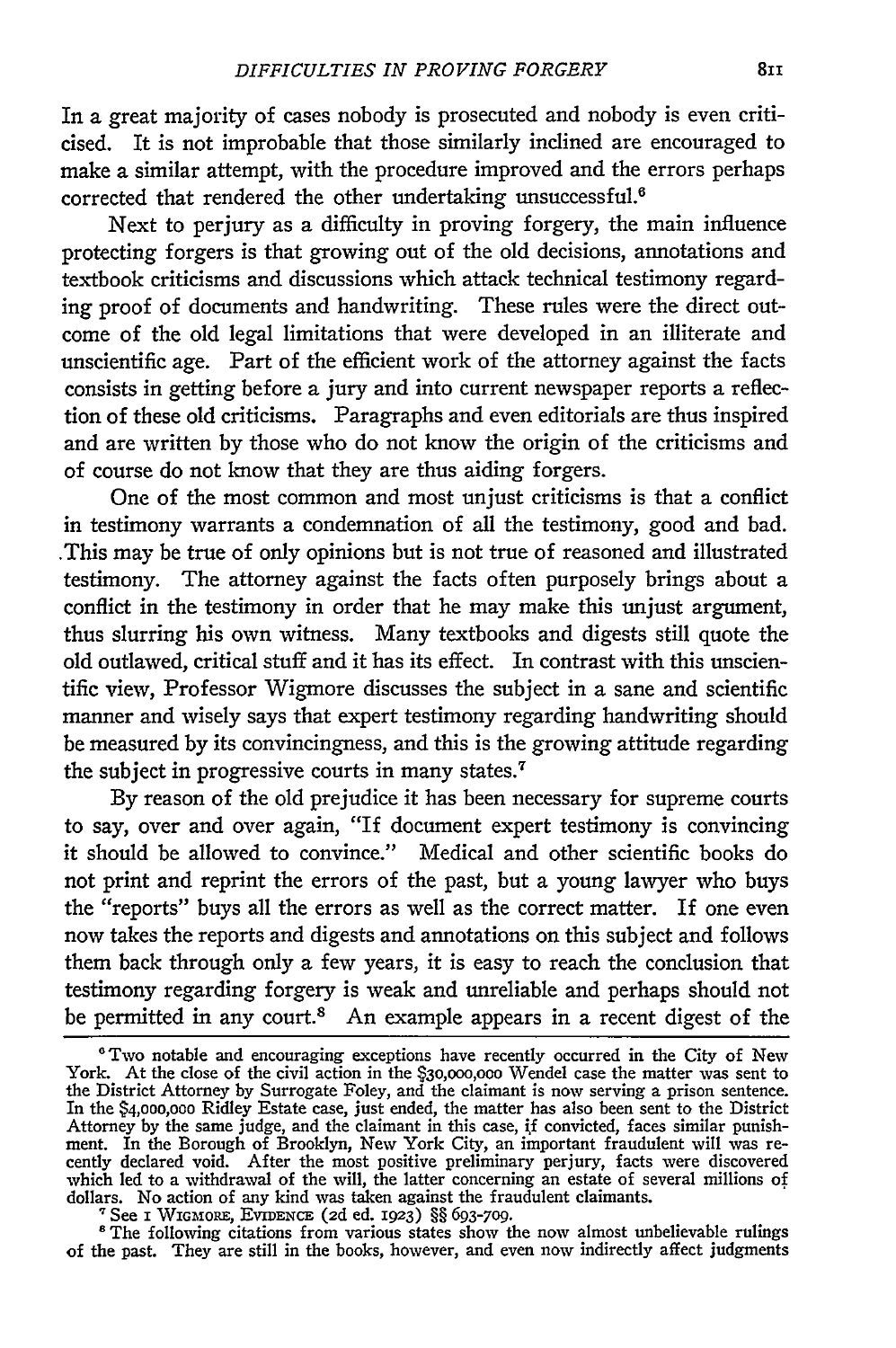law in the great state of California. This digest quotes first a forty-nineyear-old opinion, *Kruse v. Chester*,<sup>9</sup> as if it should be the first to be considered, despite the fact that the courts of that state have said repeatedly that expert testimony on the subject should be considered for what it is worth, as in the case of any other testimony. If the old digest opinion is followed literally it makes a witness a dumb witness who simply points to what he sees, with no interpretation. It is easy to understand how the old opinions are praised and emphasized by the claimant's attorney, whose case must be won against expert testimony. The old opinions are cited when it is known that they have been overruled. Some of these later progressive opinions are cited below.<sup>10</sup>

The steps in the progress from the ancient rules are substantially as follows:

First, no handwriting comparison was allowed by witnesses or jury. This rule was no doubt due, in part at least, to the illiteracy of jurors in

"The test of genuineness ought to be the resemblance, not to the formation of the letters in some other specimen or specimens, but to the general character of the writing, which is impressed on it as the involuntary and unconscious result of constitution, habit or other permanent cause, and is, therefore, itself permanent. . **.** . Upon these grounds directly, as I conceive, although not on these alone, our law has not, during a long course of years, permitted handwriting to be proved by the immediate comparison by a witness, of the paper in dispute with some other specimen proved to have been written by the supposed writer of the first." Doe d. Mudd v. Suckermore, **5** A. & E. **703,** 705-7o6 (1835). This was the illogical argument against the admission of genuine writing for comparison that was cited hundreds of times in English and American opinions. The argument in effect was that an uninterested glance was a better method of learning about a thing than to study it carefully. This is a forceful illustration of the legal unscientific mind. This unscientific English rule was followed by American courts, excepting those of Massachusetts and Connecticut. The federal courts did not change the practice until 1913 and the change in Texas was not made until **1933.** England changed the rule by statute in 1854. See *infra* note **ii.** *<sup>9</sup> Supra* note **5.**

'°Venuto v. Lizzo, 148 App. Div. 164, *167,* 132 N. Y. Supp. io66, lo68 (1911). "The conclusion of a handwriting expert as to the genuineness of a signature, standing alone would be of little or no value, but supported by sufficiently cogent reasons his testimony might amount almost to a demonstration. While the court in this case did not directly refuse to allow the experts to state their reasons, as was done in the case of Johnson Service Co. v. MacLernon, *x42* App. Div. 677, the effect of allowing constant trivial objections and of the erroneous rulings was virtually equivalent to such denial."

See further, Ausmus and Moon v. People, 47 Colo. 167, lO7 Pac. **204** (I9io) **;** Boyd v. Gosser, 78 Fla. 64, 82 So. 758 **(I918) ;** Fekete v. Fekete, **323** Ill. 468, 154 **N.** E. **209** (1926) **;** Dickenson v. Inhabitants of Fitchburg, 79 Mass. 546 (I859) (Massachusetts, together with Connecticut, never entertained the old view) ; Wakeley v. State, 118 Neb. 346, **225** *N.* W. *42* (1929) **;** Matter of Burtis, 43 Misc. 437, 89 N. Y. Supp. 441 (i9o4) **;** McKay v. Lasher, **<sup>121</sup>** *N.* **Y.** 477, **24** N. E. **711** (i89o) ; Richards v. Huff, **1O4** Okla. 221, **231** Pac. 76 (1924) **;** Henry's Estate, 276 Pa. **511,** 12o Atl. 454 (1923). It is interesting to note that as early as i82o it was said: ". . . the mere opinions of witnesses are entitled to little or no regard unless they are supported by good reasons." Harrison v. Rowan, 3 Wash. **580** (C. C. *N.* J. **i82o).**

on the subjects discussed. See People v. Frowley, 185 Ill. App. 338 **(1914)** (comparison of writing not allowed) ; Bowen v. Jones, 13 Ind. App. **193, 41** N. E. **400** (1895) ; Tome v. Parkersburg Branch R. R., 39 Md. 36 (1873) (expert comparison of handwriting entirely excluded) ; Vinton v. Peck, **14** Mich. **287** (1866) ; Taylor Will Case, io Abb. Pr. **(N.** s.) **300** (N. Y. 1871) (testimony from photographs of handwriting excluded) ; Hynes v. McDermott, **82** N. Y. **41** (88o) (expert not allowed to use magnifying glass) ; Hanley v. Gandy, 28 Tex. **211** (1866) (comparison of handwriting refused since "controversy will likely arise on collateral issues"); Campbell v. Campbell, 215 S. W. 134 (Tex. Civ. App. **i919).**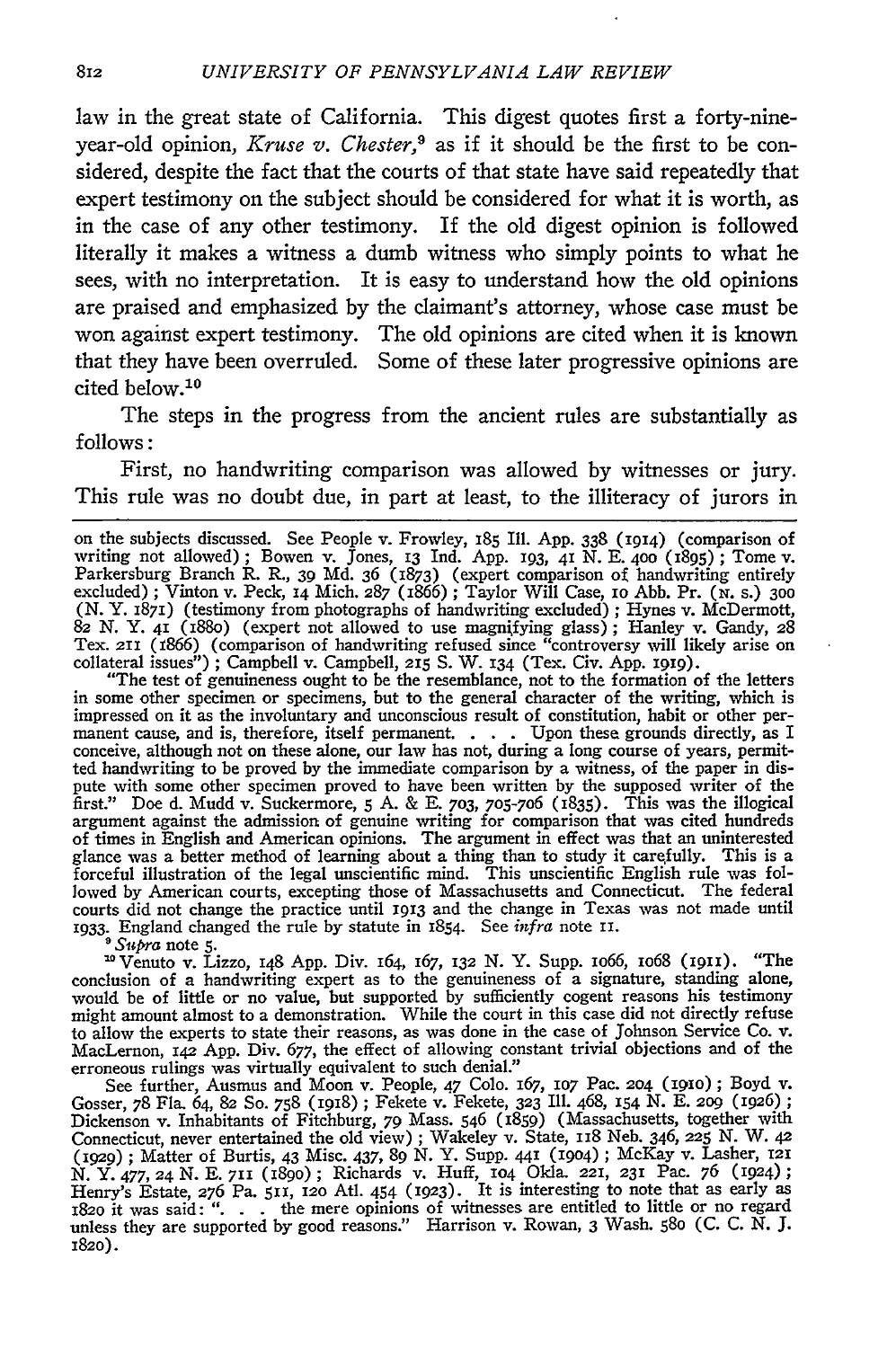many parts of England. Next, comparison of writing was haltingly allowed with writing "in the case for some other purpose". Then in England in 1854 came the statute allowing writings to be admitted for purposes of comparison.<sup>11</sup> The Ohio Supreme Court in 1850, following Massachusetts and Connecticut, had adopted the new rule, and the New York statute was adopted in  $1880$ <sup>12</sup> while the Pennsylvania statute was adopted in  $1895$ <sup>13</sup> The whole subject was, however, clouded by the ancient restrictions and the testimony was often weakened, if not wholly nullified, by court criticisms to the effect that the testimony was admissible but dangerous. This attitude continues in certain courts down to date.

At first only opinions were given, but gradually the practice was adopted that allowed a witness to give the reasons for his opinion that a writing was genuine or a forgery. The extent to which this is allowable is still being fought in certain courts, although in New York, Pennsylvania, Virginia, Illinois, Florida, Kansas, Nebraska, and the leading states generally, the witness is permitted to give his opinion, the reasons *and the reasoning* which is the basis for the opinion. This is, of course, the last and most important step in this kind of proof and not only enforces correct testimony but exposes incorrect testimony to justified criticism and attack. Numerous decisions now say plainly that if no reasons are given, or no good reasons, the testimony deserves no consideration. The opinions cited herewith discuss these various points. <sup>14</sup>

Lack of scientific knowledge and technical training of lawyers and judges, let it be plainly said, is another serious handicap in proving forgery. The technical proof that a document is a forgery is, of course, a scientific proceeding and a serious difficulty in making this proof is the fact that many lawyers and judges are not scientifically minded. Even the lawyer who represents the worthy contestant in some cases remains practically ignorant of the subject throughout the trial. There are books on the subject but this lawyer does not even know their names. Document expert testimony in cases of this kind, especially against well-planned and unblushing perjury, is often unsuccessful, mainly because the trial attorney is not qualified to try the case. Under his unskilled leadership the testimony is not presented in the proper order and with the proper tone and emphasis. This is a difficulty that could be removed but it often remains to the end. Many trials are very far from being scientific performances and the outcome is the logical result of the methods employed. Even a skilled witness is unable to present

<sup>n</sup>17 & 18 Vicr. **c. 125** (1854).

N. Y. CIviL PRAcrlcE **AcT (1920)** § **332.**

<sup>=</sup> PA. **STAT. ANN.** (Purdon, **193o)** tit. **28,** § 162.

See Henry's Estate, **276** Pa. 511, **514, 12o** Atl. 454, 455 (1923), where the court said: "It may not be amiss to add that the weight of opinion evidence on a question of handwriting depends on the cogency of the reasons given; here they do not appeal to us as con- vincing."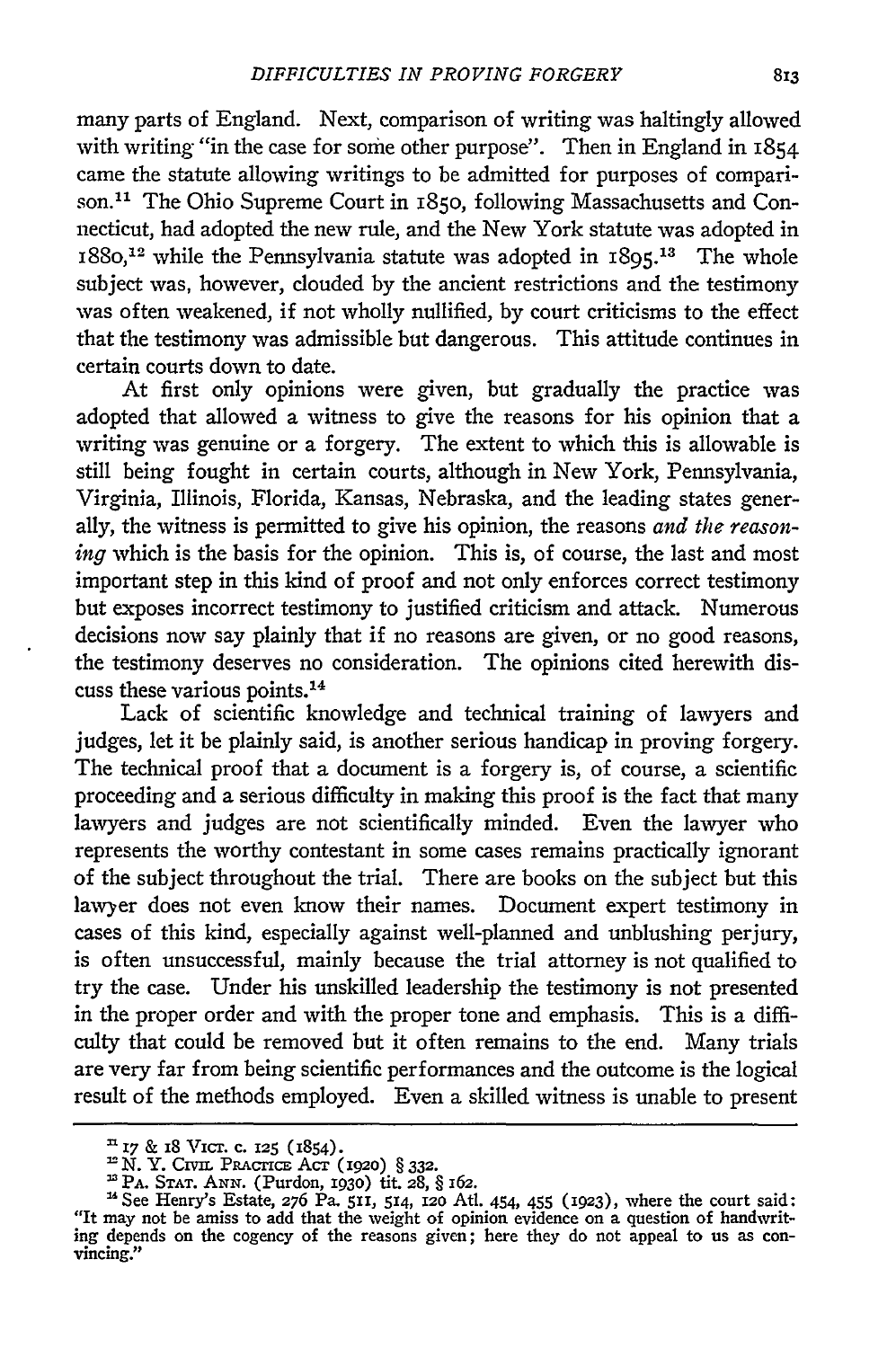convincing expert testimony without the assistance of a qualified attorney who is prepared to ask the proper questions.

In some instances trial counsel in these cases are themselves not only uninformed, but prejudiced on the subject and know but little more about the case after they are defeated. They cannot, of course, make the proper, immediate, vital arguments in answer to objections during the presentation of the case and are almost wholly disqualified when it becomes necessary to make a convincing argument at the close of the trial. Unqualified counsel of this kind often spoil even the testimony of their own witnesses by persistently putting in the evidence in their own bungling and ineffective manner. Unlike the medical profession, there unfortunately is no such thing in the law as malpractice.<sup>15</sup>

It is of course difficult, if not impossible, to prove forgery by the testimony of incompetent witnesses. In many localities there is no special witness qualified to testify effectively on the technical subject of forgery, especially in connection with difficult cases involving clever forgeries. In many instances bank clerks and bookkeepers are asked to look at writing of this kind for a few minutes and then, without further study or preparation, are asked to give positive testimony which in many instances is not correct and in most cases is not convincing.16 In some of the old opinions this offhand testimony, as well as the testimony of the witness who has *actually seen the party write,* perhaps once, is emphasized and glorified as being particularly important. It would be better many times, with an uninformed judge, unin-

**'a** "While many of the criticisms of expert testimony as it exists are groundless, there is still just cause for complaint, the responsibility for which rests upon the legal profession. The remedies lie in higher standards of professional ability and practice in respect to this subject, in the recognition of the necessity of a knowledge of it for a legal education, and in the requirement of such knowledge for admission to practice." Lindsey, *The Law of Expert Testimony and the Proposed Changes Therein* (1902) 59 LEGAL INTELLIGENCER *474, 475*. "The lawyer who introduces the expert is sometimes at fault. He overlooks the most

impressive thing. He seems to think that the main purpose of the qualifying evidence is to satisfy the judge that the witness should be allowed to testify as an expert. Where this conception is held by counsel a great deal of the force of such testimony is lost. The main psychological purpose of the evidence which qualifies the expert is not to show that he is competent to testify. This is, of course, a necessary purpose; but it is only a secondary one in importance. The main purpose is to lay a foundation for the evidence which follows. . . . The necessary time must be taken not only to qualify the witness as an exper but to show the value of expert testimony. Unless the position of the expert is definitely established at the beginning it might just as well not be established at all." BRowN, **LEGAL**

PSYCHOLOGY (1926) 113. 'See Succession of White, 132 La. **&p, 902,** 61 So. 86o, 864 (1911), where the court said: "As to the expert evidence, we do not consider paying tellers of banks as experts in handwriting. Such officials, doubtless, have a certain skill in the comparison of signatures on bank paper, but cannot be considered as experts in chirography. . **.** . In cases of this kind the work of an expert is of assistance to the court, in pointing out differences and dis-crepancies in handwriting, which afford the judge a basis for forming his own opinion as to the genuineness of the handwriting in question." See further, *In re* Varney, 22 F. (2d) *230,*

**237 (1927) ;** Magnuson v. State, **187** Wis. 122, **135, 203 N.** W. 749, 754 **(1925).** "Whether one could obtain a sufficient notion of the general character of a person's hand by seeing him write once only might well have been doubted. Tradition, however, has handed down a fixed rule that *seeing a person write once only* is as a matter of law sufficient." I WGmORE, EVIDExCE **(2d** ed. 1923) § 694.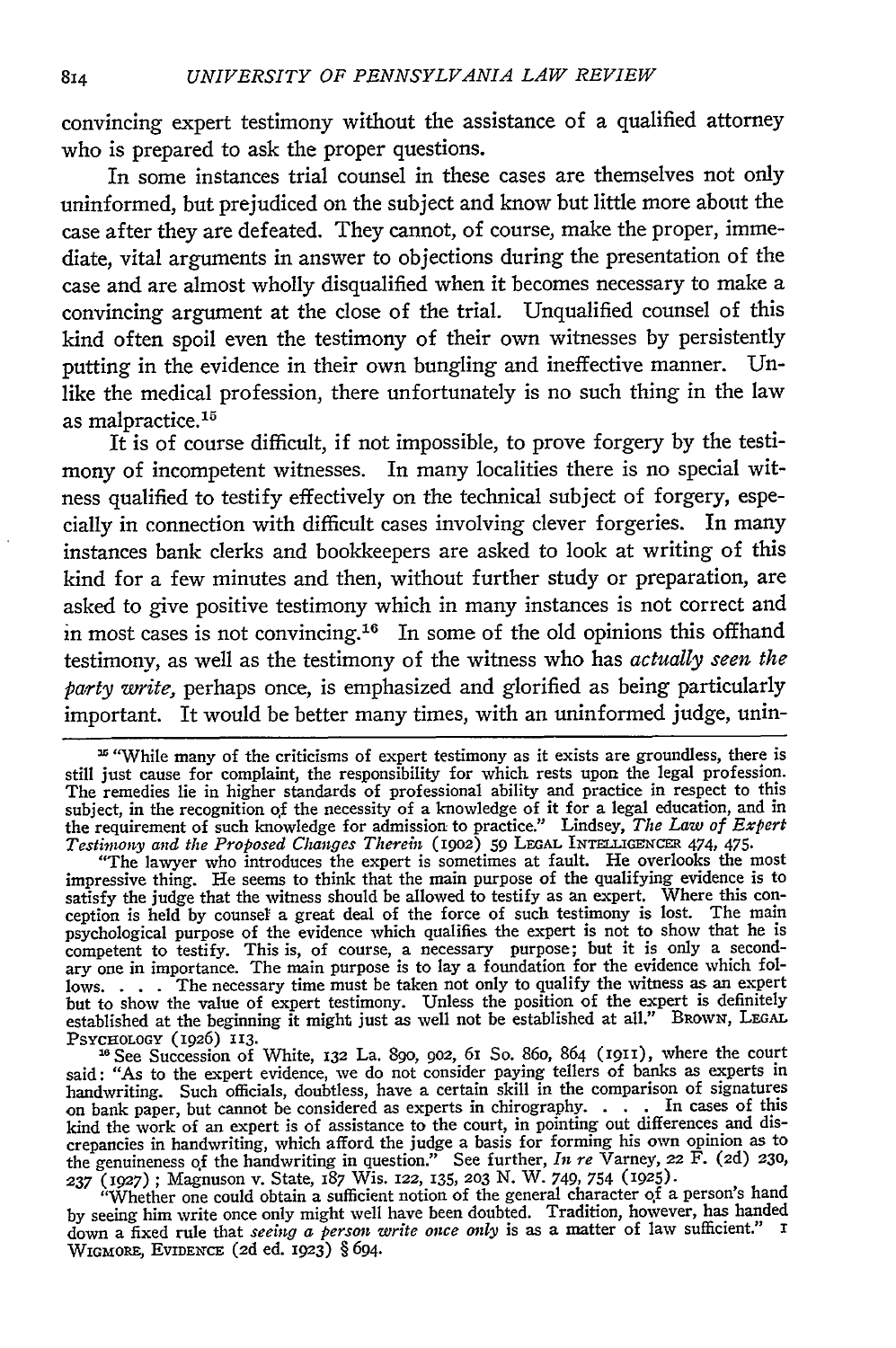formed counsel and an uninformed jury, to try cases of this kind on the general surrounding conditions and facts alone rather than upon any consideration whatever of the technical questions by those who are not qualified. It must be remembered also that there is present the attorney against the fact who, in order to win, must prevent proof. He constantly utilizes and emphasizes all of the difficulties that make proof of forgery difficult.

There is also the corrupt witness, mainly developed by the contingent fee advocate, who appears for anyone with the necessary price and defends any forged document. When only bare opinions were required these corrupt witnesses brought about a direct conflict in the testimony and often aided the desperate attorney and his unworthy client. Now, however, in many courts these witnesses must give reasons for their opinions and their aid is not so valuable as in former days. If their reasons are not reasonable they are given no attention.

Another serious stumbling block in the path of technical proof is the ordinary jury. It is of course true that no matter how thoroughly a case may have been prepared and how correctly presented, the verdict may be against the facts if the decision is made by unqualified jurors. In many states, as in New Jersey and numerous other states at the present time, the principal weakness in the administration of justice is in the poor quality of the jury. Untrained and inexperienced men and women of all classes, kinds and qualities are selected to decide difficult questions presented to them by disagreeing witnesses and disagreeing attorneys. Some juries, of course, should be censured for improper verdicts on good testimony, but the primary faults usually are in the methods of selecting the jurors and in the court procedure, especially in those courts where judges have no power. In many states a judge must sit silent and see justice defeated. In these cases justice is not only blind, but also deaf and dumb.

Of course, if a jury is stupid it does not much matter how the facts are presented; the decision will be based on something other than the evidence. Forgery cases in other nations than the United States of America are not tried by juries, but in this country difficult questions of forgery, of science, of art and mechanics are in many courts now presented for decision to those who manifestly are not qualified to do what they are asked to do. In Oklahoma certain civil cases have been presented to a judge and to associates selected from the members of the bar with most gratifying results.

When one considers the importance and majesty of the law, with human rights, property and liberty within its control, with the great marble courthouses and the noted law schools, great law libraries, and the enormous expense involved, it is pitiful to think that finally important litigated questions must be submitted for ultimate decision to unqualified jurors who should not have been selected for this important duty. It is discouraging to think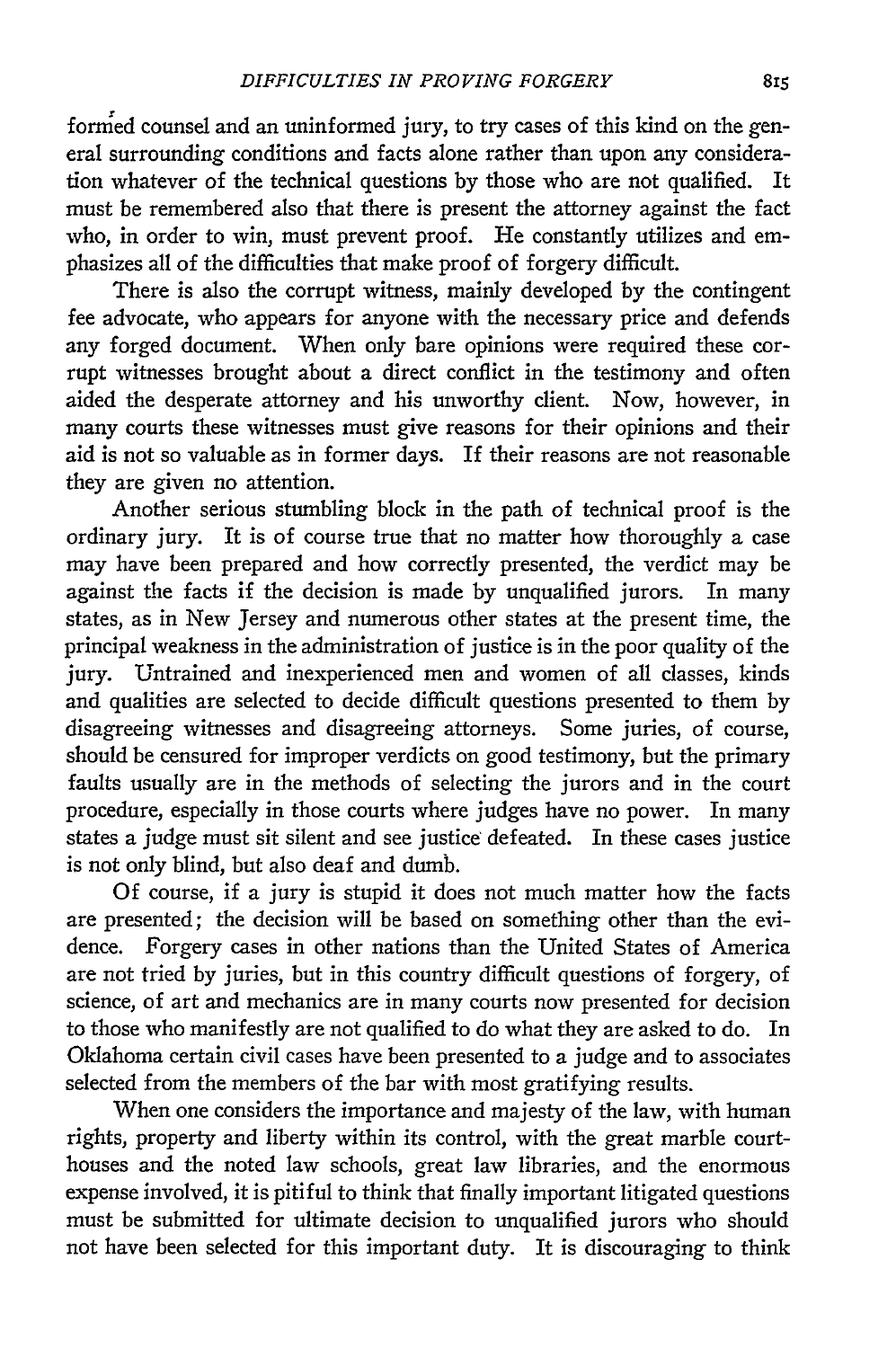that this condition must continue year after year. Does it not seem' that something could be done to bring about improvement if lawyers really wanted improvement?

Expert testimony to the average layman and most lawyers, as featured in reports of sensational lawsuits, is that relating to medicine or insanity. There has been and still continues to be great abuse of expert testimony on these subjects and there is ample basis for criticism. In these cases the testimony is almost entirely mere opinion on a subject that cannot be illustrated and demonstrated. In some of these cases expert testimony is merely a yes or no answer to an hypothetical question that it may require an hour or more to read.

In forgery cases, especially when considerable writing is involved, there usually is a definite, material problem before the court that, when illustrated, interpreted and intelligently discussed, can, in many cases at least, be understood by intelligent hearers. Of course, if testimony is limited and restricted, as for example in that California digest opinion, referred to above, then it does not so much matter what kind of jury hears the testimony.

There is no doubt that the proof of forgery is made more difficult in certain states by the laws relating to wills. This is especially true in the courts of the state of Pennsylvania, where almost any scrap of paper with a genuine signature on it can be made into a will.<sup>17</sup> This is true of brief postscripts on letters or postal cards, or a few words on a check above a genuine signature. Three or four typewritten or handwritten words before a genuine signature, or what witnesses say is a genuine signature, make a will. *"All for Flo, J. Cox"*, is a will requiring no witnesses, no date, and it can be written anywhere on almost anything. Nor is an ordinary signature even required; the will can be signed "Father", or by initials, or by a given name.

The theory which is supposed to justify the law that no witnesses are required on a holographic will is that it is more difficult to forge a complete document than merely a signature, and this no doubt would be some protection if a considerable amount of writing was required. More than one will case has been tried in court, and the will probated, where the instrument contained only a few words in addition to the signature, and, as stated above, in one state at least, only the signature must be proved. Because of the

**<sup>&#</sup>x27;** See Harrison's Estate, 196 Pa. 576, 46 Atl. 888 (19oo) (Indorsement on envelope, signed by testator, of words "for" or "to go to" a person named, held valid will) ; Beaumont's Estate, 216 Pa. 350, 65 Atl. 799 (1907); see also Hinman v. Hinman, 283 Pa. 29, 128<br>Atl. 654 (1925).

It is unnecessary to have attesting witnesses in Pennsylvania. Will is properly proved by testimony of two or more competent witnesses to testator's signature; subscribing witnesses are unnecessary except in case of gifts to charities. Bilancich's Estate, 6 Dist. & C. 743 (Pa. **1925).** *Cf.* Succession of Lewis, 174 La. goi, 9o6, 142 So. 121 (1932): "In order to be valid an olographic will must be entirely written, dated, and signed by the hand of the testator. Civil Code, art. 1588. Proof of this must be made by the declaration of two credible witnesses."